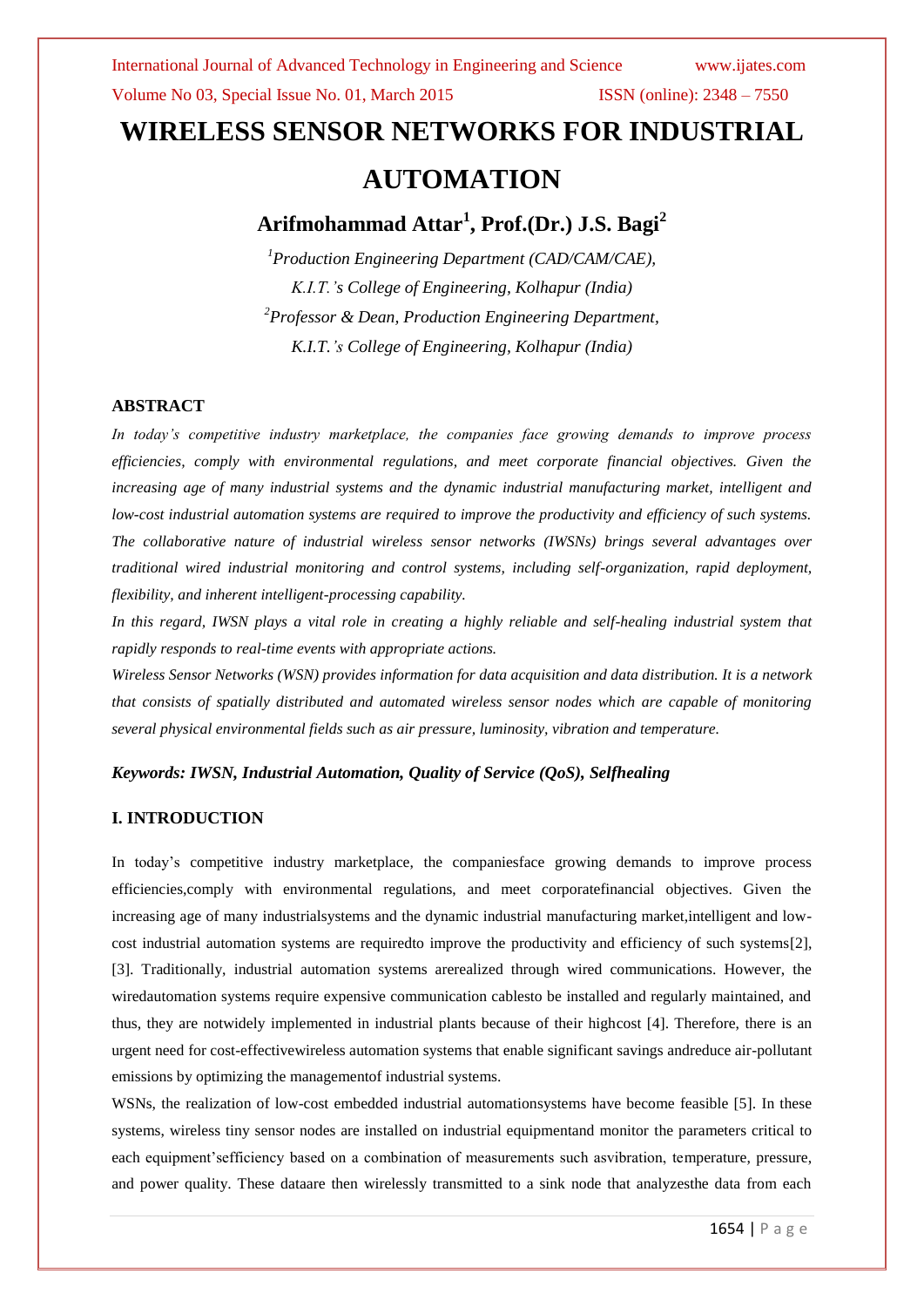#### Volume No 03, Special Issue No. 01, March 2015 **ISSN** (online): 2348 – 7550

sensor. Any potential problems are notifiedto the plant personnel as an advanced warning system.This enables plant personnel to repair or replace equipment,before their efficiency drops or they fail entirely. In this way, catastrophic equipment failures and the associated repair andreplacement costs can be prevented, while complying with strictenvironmental regulations.

The collaborative nature of IWSNs brings several advantagesover traditional wired industrial monitoring and control systems, including self-organization, rapid deployment, flexibility,and inherent intelligent-processing capability. In this regard,WSN plays a vital role in creating a highly reliable and selfhealingindustrial system that rapidly responds to real-timeevents with appropriate actions. However, to realize the envisionedindustrial applications and, hence, take the advantagesof the potential gains of WSN, effective communication protocols, which can address the unique challenges posed by suchsystems, are required.

The technological advancement in the world has over time taken a new turn and measures to monitor activities inindustries are being developed to provide free access to information and support for end users [6]. This is as a result of thehigh demand for resources capable in assisting industrialists to accomplish set goals and develop programs for theestablishment of time delivery of materials and create opportunity for increased knowledge [7].The importance of providing a well detailed prototype Wireless Sensor Network (WSN) in an industrial application cannotbe over-emphasized; hence this project focuses on bridging the gap between the availability of adequate monitoring datareporting to improve on the existing systems and the conventional method of operations.

WSN are technologies in which characteristically constrained nodes assists each other in transmitting packets of datathrough the network from source to destination. The WSN consists of nodes that can send and receive messages in a meshpattern and a node that can function as a router and can also relay messages for its neighbour. Through this process, [8]wireless packet data will find its way to the predetermined destination, passing through intermediate nodes with reliablecommunication channels.

WSN application varies from one location to another. Various fields such as fire, military installations, pollution, machinehealth and environment monitoring have experienced expanding revolution in the implementation of this technology inmanning activities encompass them. In most network design, basic routing is used as the network architecture, while newflooding-based technology provides the opportunity and advantages especially in large networks [9].

### **II. WIRELESS SENSOR NETWORKS**

A WSN can be defined as a network of devices, denoted as *nodes*, which can sense the environment and communicate the information gathered from the monitored field (e.g., an area or volume) through wireless links [13]. The data is forwarded, possibly via multiple hops, to a *sink* (sometimes denoted as *controller* or *monitor*) that can use it locally or is connected to other networks (e.g., the Internet) through a *gateway*. The nodes can be stationary or moving. They can be aware of their location or not. They can be homogeneous or not. This is a traditional single-sink WSN (see Figure 1, left part). Almost all scientific papers in the literature deal with such a definition. This single-sink scenario suffers from the lack of scalability: by increasing the number of nodes, the amount of data gathered by the sink increases and once its capacity is reached, the network size cannot be augmented. Moreover, for reasons related to MAC and routing aspects, network performance cannot be considered independent from the network size. A more general scenario includes multiple sinks in the network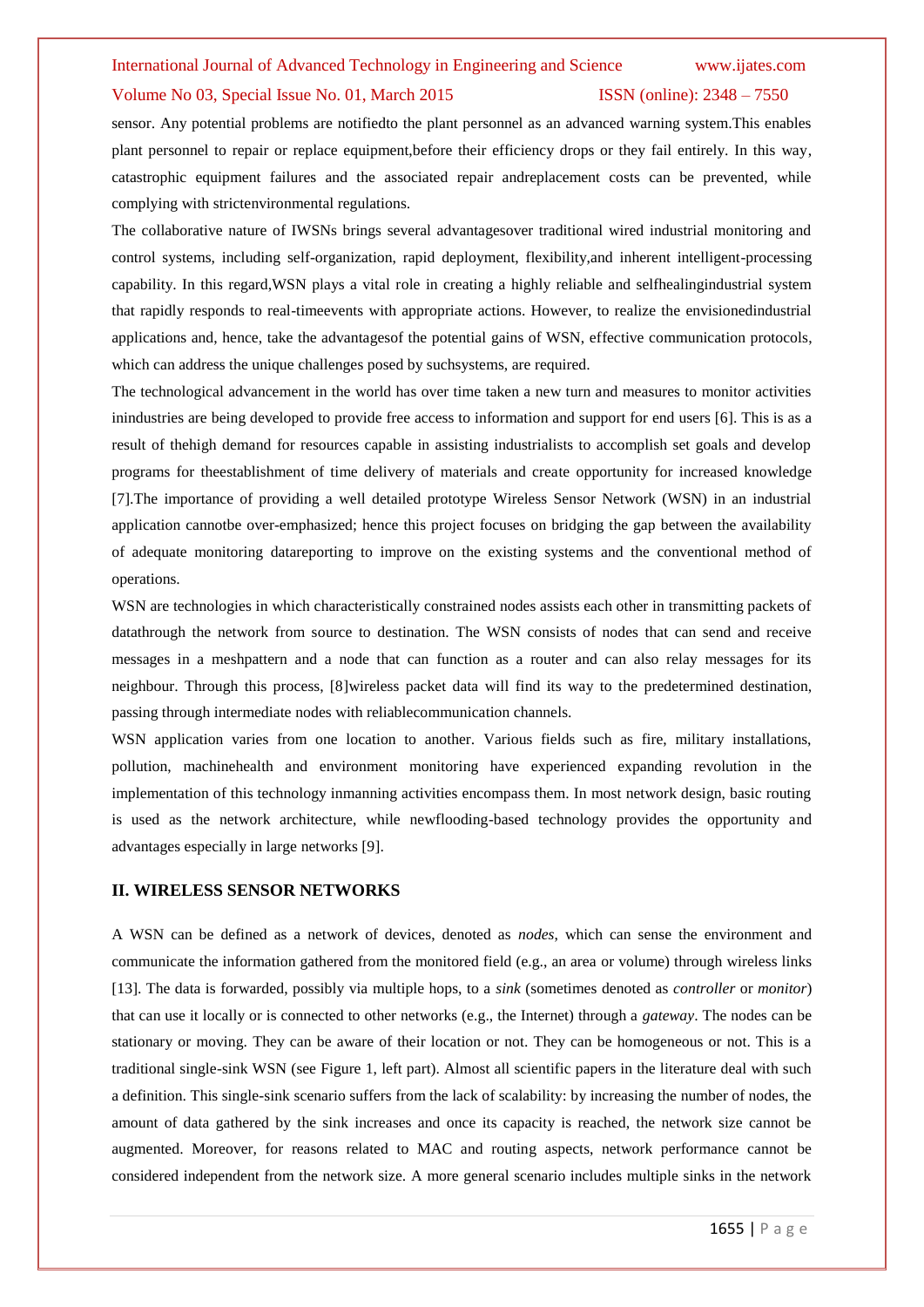#### Volume No 03, Special Issue No. 01, March 2015 ISSN (online): 2348 – 7550

(see Figure 1, right part) [14]. Given a level of node density, a larger number of sinks will decrease the probability of isolated clusters of nodes that cannot deliver their data owing to unfortunate signal propagation conditions.

In principle, a multiple-sink WSN can be scalable (i.e., the same performance can be achieved even by increasing the number of nodes), while this is clearly not true for a single-sink network. However, a multi-sink WSN does not represent a trivial extension of a single-sink case for the network engineer. In many cases nodes send the data collected to one of the sinks, selected among many, which forward the data to the gateway, toward the final user (see Figure 1, right part). From the protocol viewpoint, this means that a selection can be done, based on a suitable criterion that could be, for example, minimum delay, maximum throughput, minimum number of hops, etc. Therefore, the presence of multiple sinks ensures better network performance with respect to the single-sink case (assuming the same number of nodes is deployed over the same area), but the communication protocols must be more complex and should be designed according to suitable criteria.



**Fig. No. 01 Single and Multi-Sink Scenario**

#### **III. MAIN FEATURES OF WSN**

The main features of WSNs, as could be deduced by the general description given in the previous sections, are: scalability with respect to the number of nodes in the network, self-organization, self-healing, energy efficiency, a sufficient degree of connectivity among nodes, low-complexity, low cost and size of nodes. Those protocol architectures and technical solutions providing such features can be considered as a potential framework for the creation of these networks, but, unfortunately, the definition of such a protocol architecture and technical solution is not simple, and the research still needs to work on it [5].

The massive research on WSNs started after the year 2000. However, it took advantage of the outcome of the research on wireless networks performed since the second half of the previous century. In particular, the study of ad hoc networks attracted a lot of attention for several decades, and some researchers tried to report their skills acquired in the field of ad hoc networks, to the study of WSNs.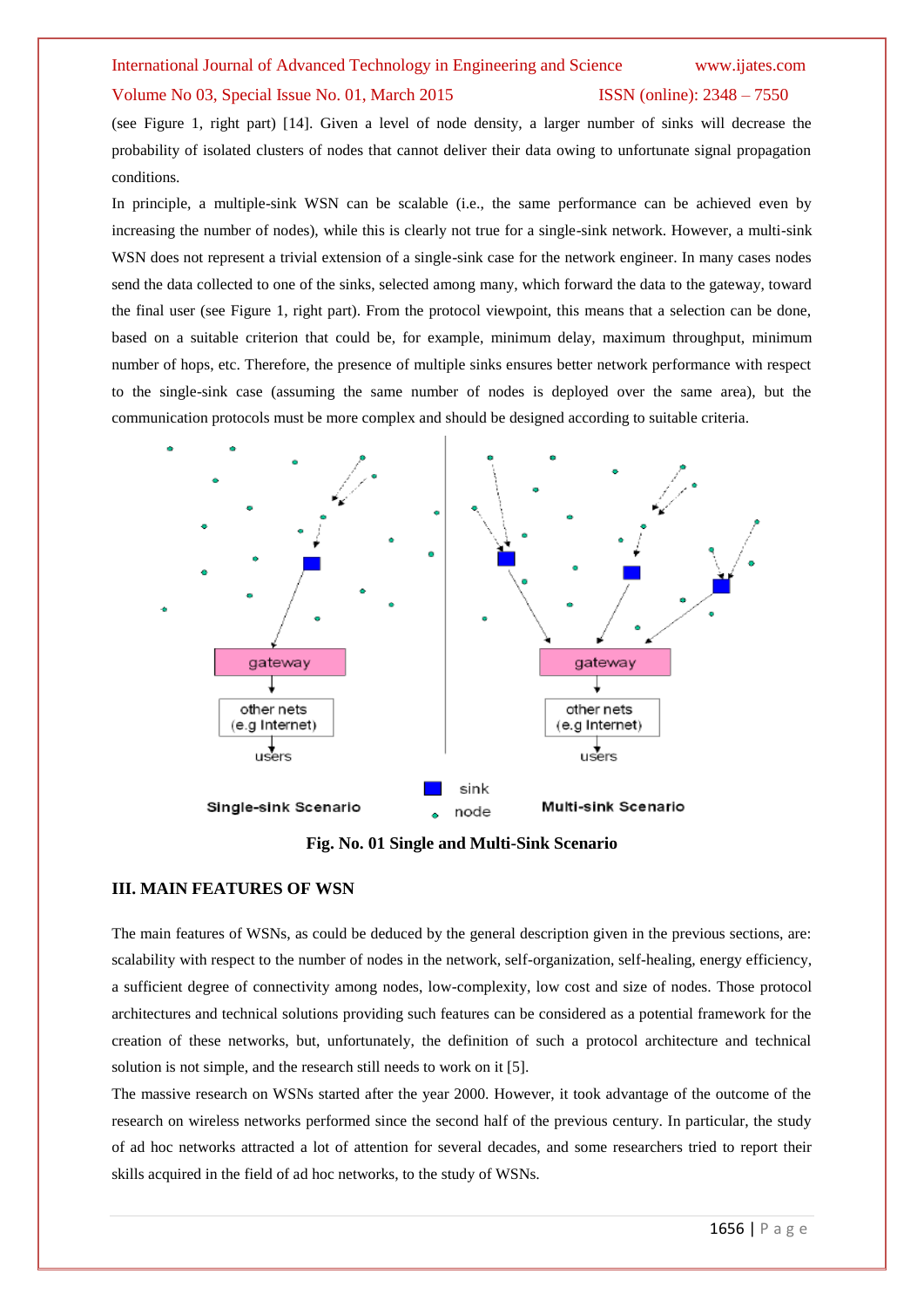#### Volume No 03, Special Issue No. 01, March 2015 **ISSN** (online): 2348 – 7550

According to some general definitions, wireless ad hoc networks are formed dynamically by an autonomous system of nodes connected via wireless links without using an existing network infrastructure or centralized administration. Nodes are connected through "ad hoc" topologies, set up and cleared according to user needs and temporary conditions [15]. Apparently, this definition can include WSNs. However, this is not true. This is the list of main features for wireless ad hoc networks: unplanned and highly dynamical; nodes are "smart" terminals (laptops, etc.); typical applications include realtime or non-realtime data, multimedia, voice; every node can be either source or destination of information; every node can be a router toward other nodes; energy is not the most relevant matter; capacity is the most relevant matter [15].

Apart from the very first item, which is common to WSNs, in all other cases there is a clear distinctionbetween WSNs and wireless ad hoc networks. In WSNs, nodes are simple and low-complexity devices;the typical applications require few bytes sent periodically or upon request or according to some external event; every node can be either source or destination of information, not both; some nodes do not play the role of routers; energy efficiency is a very relevant matter, while capacity is not for most applications.Therefore, WSNs are not a special case of wireless ad hoc networks. Thus, a lot of care must be used when considering protocols and algorithms which are good for ad hoc networks, and using them in the context of WSNs.

#### **3.1 Sensor Technologies**

Sensor Technologies functions in highly powered high-speed and low-cost electronic circuits. In a developing world, the need for sensor technologies with a view to support systems automation, security and information dissemination is on the increase. The application of sensor technology in diverse ways has eventually enforced the increase of the requirement for the implementation. The design of smart homes and environment is made possible by the use of sensor devices.

Sensor technologies in this respect are expected to provide novel approaches and solutions as required. Sensor can be considered as complex devices that can be used to detectand respond to signals being produced. A sensor primarily converts physical parameters into signal. These parameters can be; temperature, humidity, and speed. The signal produced can be measured electronically.

When deciding on a particular sensor to use in a given task, the following consideration will be employed; Cost, Range, Accuracy, Environmental consideration, and Resolution.

## **IV. APPLYING WSN IN INDUSTRIAL PLANT ENERGY EVALUATION AND PLANNING SYSTEMS**

Traditionally, energy evaluation in industrial plants is realized in wired systems formed by communication cables and various types of sensors [16]. The installation and maintenance of these cables and sensors are usually much more expensive than the cost of the sensors themselves. Clearly, the elimination of communication cables and theassociated installation cost can greatly reduce the overall cost. This naturally brings the opportunity to investigate the use of wireless systems. However, because of the high cost of commissioning legacy wireless systems, this was infeasible until the appearance of the wireless sensor network (WSN) during the past few years.

Recent advances in wireless communications, micro electro-mechanical systems, and highly integrated electronics have enabled the implementation of very low cost, ultra-low power consumption, multifunctional sensors and actuators. The deployment of large numbers of these sensors and actuators has resulted in the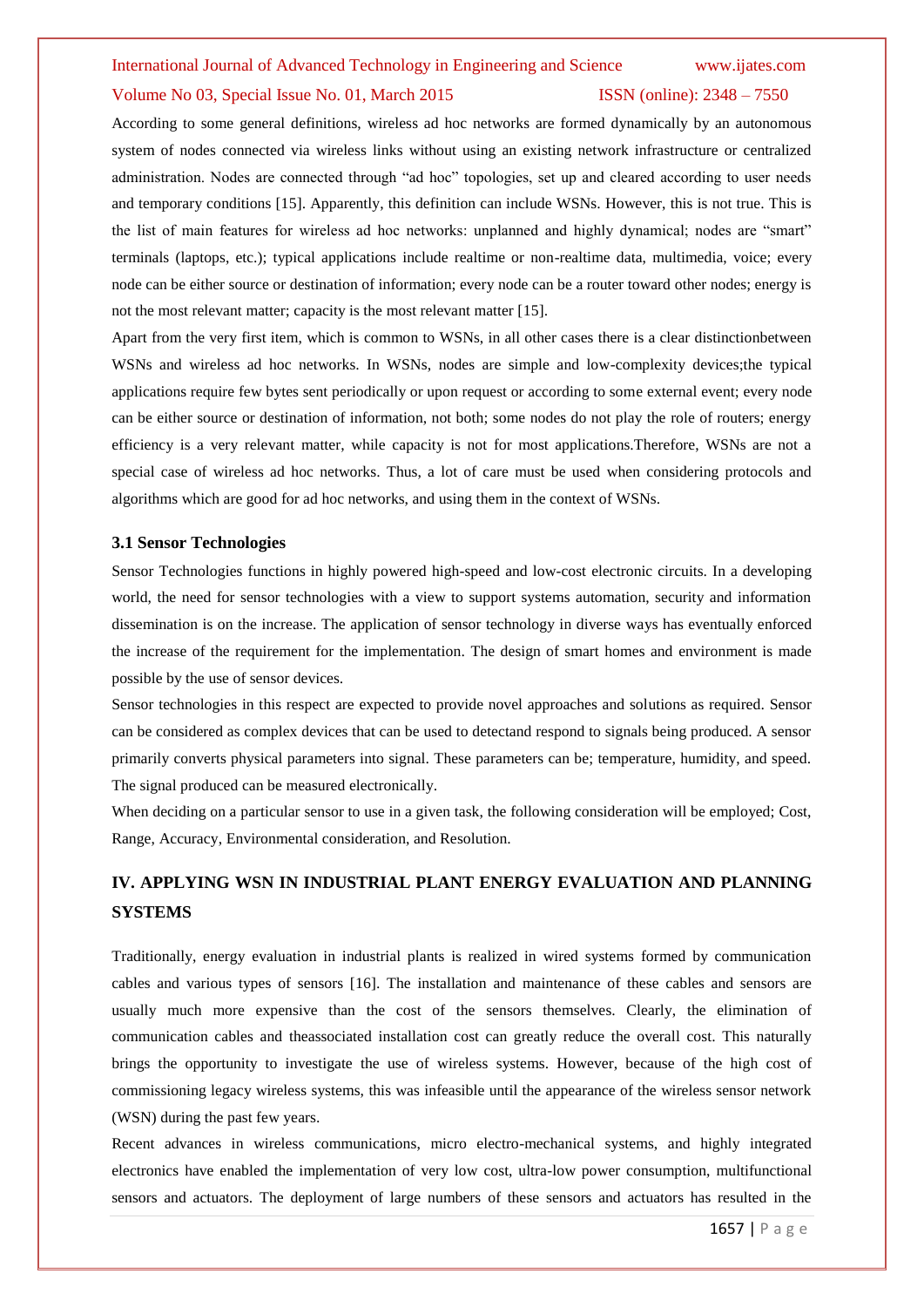#### Volume No 03, Special Issue No. 01, March 2015 **ISSN** (online): 2348 – 7550

development of wireless sensor networks [16]. Unique characteristics such as a sensor-richenvironment, flexibility, high fidelity, self-organization,rapid deployment, and inherent intelligent capability makeWSNs the ideal structure for low cost energy usageevaluation, which is important to industrial plant managers inmaking planning decisions.

#### **4.1IEEE 802.15.4 Standard**

The IEEE 802.15.4 standard is intended to address applications where existing wireless solutions are too expensive and the performance of a technology such as Bluetooth is not required. While other wireless network standards aim to achieve long distance, large throughput, and high quality of service (QoS) level; the 802.15.4 standard is designed to provide simple wireless communications with short-range distances, limited power, relaxed data throughput, low production cost, and small size. These are exactly the properties of the industrial plant energy evaluation and planning system.

As shown in Fig. 2, the 802.15.4 LR-WPANs standard allows the formation of two possible network topologies: the star topology and the peer-to-peer topology [16]. In the startopology, any active node is a full or reduced function device. That only communicates with the central coordinator node.The coordinator node is a full function device acting as ahub. The star topology is easy to implement but is verylimited in short-range networks such as 802.15.4, because ofthe need for many central hubs to gather the node data. Thepeer-to-peer topology enables multiple direct links between asingle node and other nodes in the WSN, and allows morecomplex network formations to be implemented, e.g., ad hocand self-configuring mesh networks. However, the networkcomplexity is increased.





#### **4.2 Energy Evaluation and Planning**

As the cost of energy increases, energy savings in industry are drawing more attention in recent years. In industry, motors below 200 hp make up 98% of the motors in service and consume 85% of the energy used. On average, the motors in industry operate at no more than 60% of their rated load because of oversized installations or underloaded conditions, and thus at reduced efficiency which results in wasted energy.

To improve energy savings, an evaluation of the motor efficiency in the industrial plant is required. Over the years, many motor efficiency estimation methods have been proposed. Generally, most of these methods are too intrusive and even not achievable for in-service motor testing, because either expensive speed and/or torque transducers are needed or a highly accurate motor equivalent circuit needs to be developed; some methods are more practical but are focused in specific applications. To overcome these problems, presents a complete survey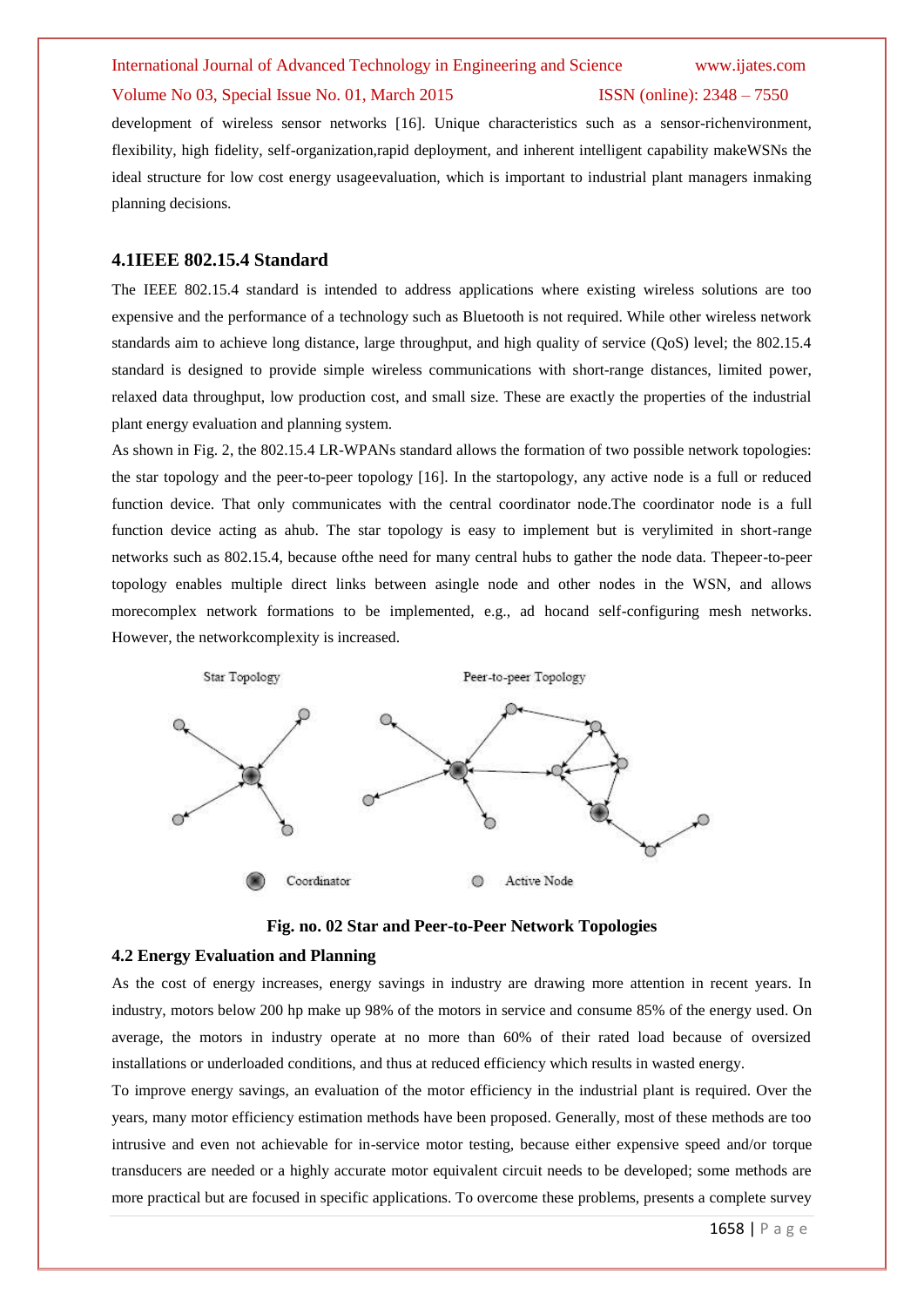#### Volume No 03, Special Issue No. 01, March 2015 **ISSN** (online): 2348 – 7550

of motor efficiency estimation methods, specifically considering the advances in sensorless speed estimation and in-service stator resistance estimation techniques during the last decade. In addition shows an assessment of non-intrusive methods for efficiency estimation. Three candidate methods for non-intrusive efficiency estimation were selected and modified for this model of in-service motor testing. The non-intrusive characteristic of these methods enables efficiency evaluation with a WSN, using only motor terminal voltages and currents.

Motor condition monitoring gives the health condition ofrunning electric motors and avoids production lossesresulting from unexpected motor shutdowns and failures.Sharing many common requirements with energy usageevaluation in terms of data collection, motor conditionmonitoring could be naturally added into an energymanagement system without additional cost for datacollection considering that the necessary data are readilyavailable.

Based on the estimated efficiencies of the motors in theplant, the overall energy usage condition and the operatingcost of the plant can be evaluated. These energy evaluationand health condition monitoring resultscan be very valuablefor plant managers in making planning decisions forscheduled maintenance.

#### **4.3 A Closed-Loop Industrial Plant Energy Evaluation and Planning system**

A closed-loop energy evaluation and planning scheme forindustrial plants is proposed with a WSN as the backbonestructure. The wide deployment of a WSN results in asensor-rich environment which allows for a high levelintelligent energy management system for industrial plants.The importance of the proposed scheme lies in its wireless,non-intrusive, intelligent, and low cost nature.

There are three different types of sensor nodes in atypical WSN: transmitter node, receiver node, an relay node.The transmitter node has both sensing and communicationcapabilities. It could be attached on the motor frame, but inmost cases, it is installed in the Motor Control Centers MCC to collect motorterminal voltages and currents, because the motors in plantare usually not easily accessible. The receiver node andrelay node have only communication capabilities and cannotgather data themselves. Their main function is to pass thetransmitted data to the Central Supervisory Station CSS.



**Fig. No. 03 WSN Architecture**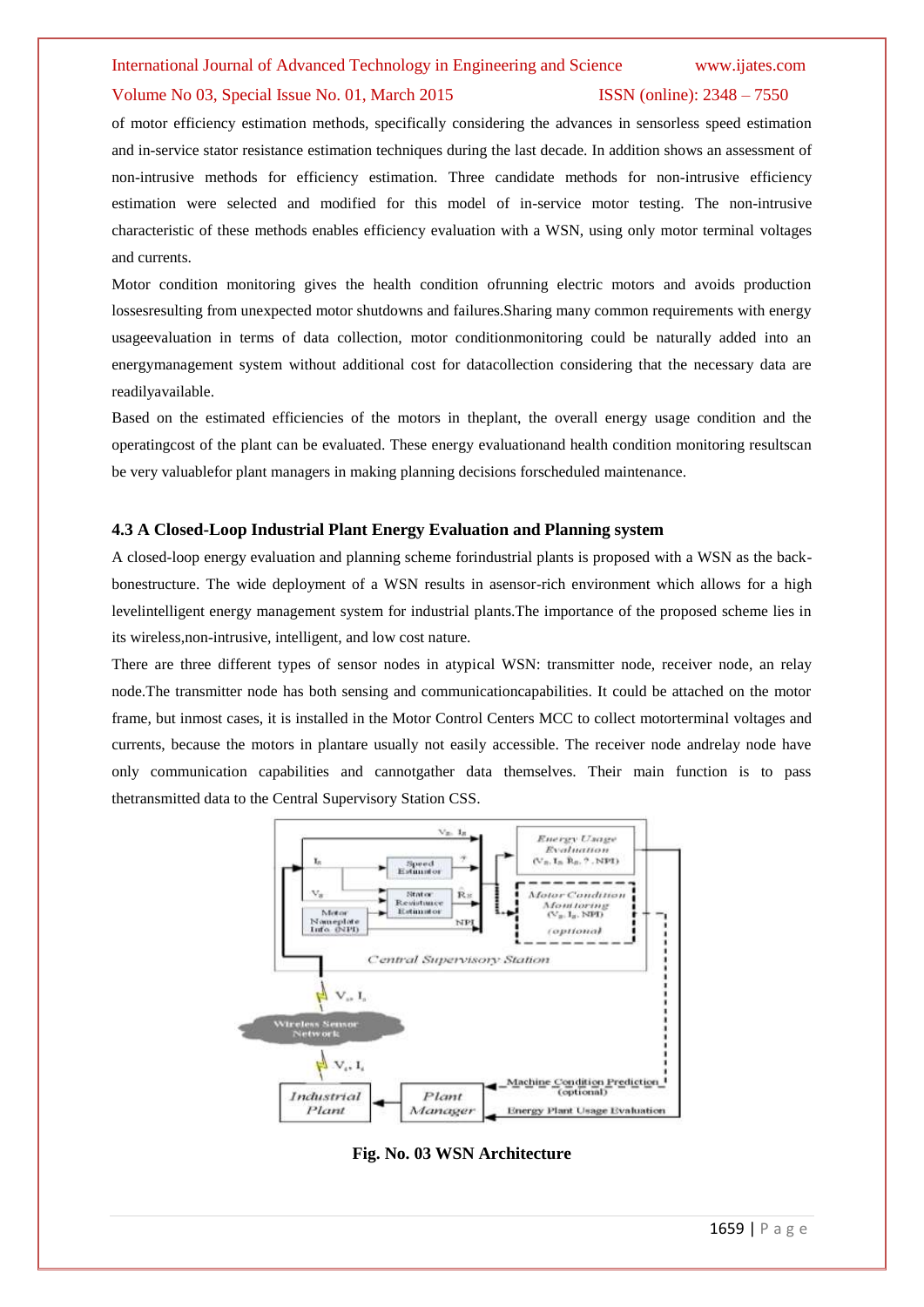### Volume No 03, Special Issue No. 01, March 2015 ISSN (online): 2348 – 7550

As shown in Fig. 3, the motor terminal quantities are measured at the MCC and transmitted to the CSS through theWSN. Using these data, non-intrusive methods are used toestimate the energy usage condition of each motor in theplant, and finally the operating cost of the whole plant. Asan optional block, the motor condition monitoring functionscould also be applied using the same received data. To closethe loop, a plant manager can make planning decisions suchas replacing oversized or malfunctioned motors based on theenergy usage evaluation and diagnosis results.

### **V. APPLICATIONS OF WSN**

### **5.1 Environmental Sensing Applications**



### **5.2 Condition Monitoring Applications**



### **5.3 Process and Service Monitoring Applications**

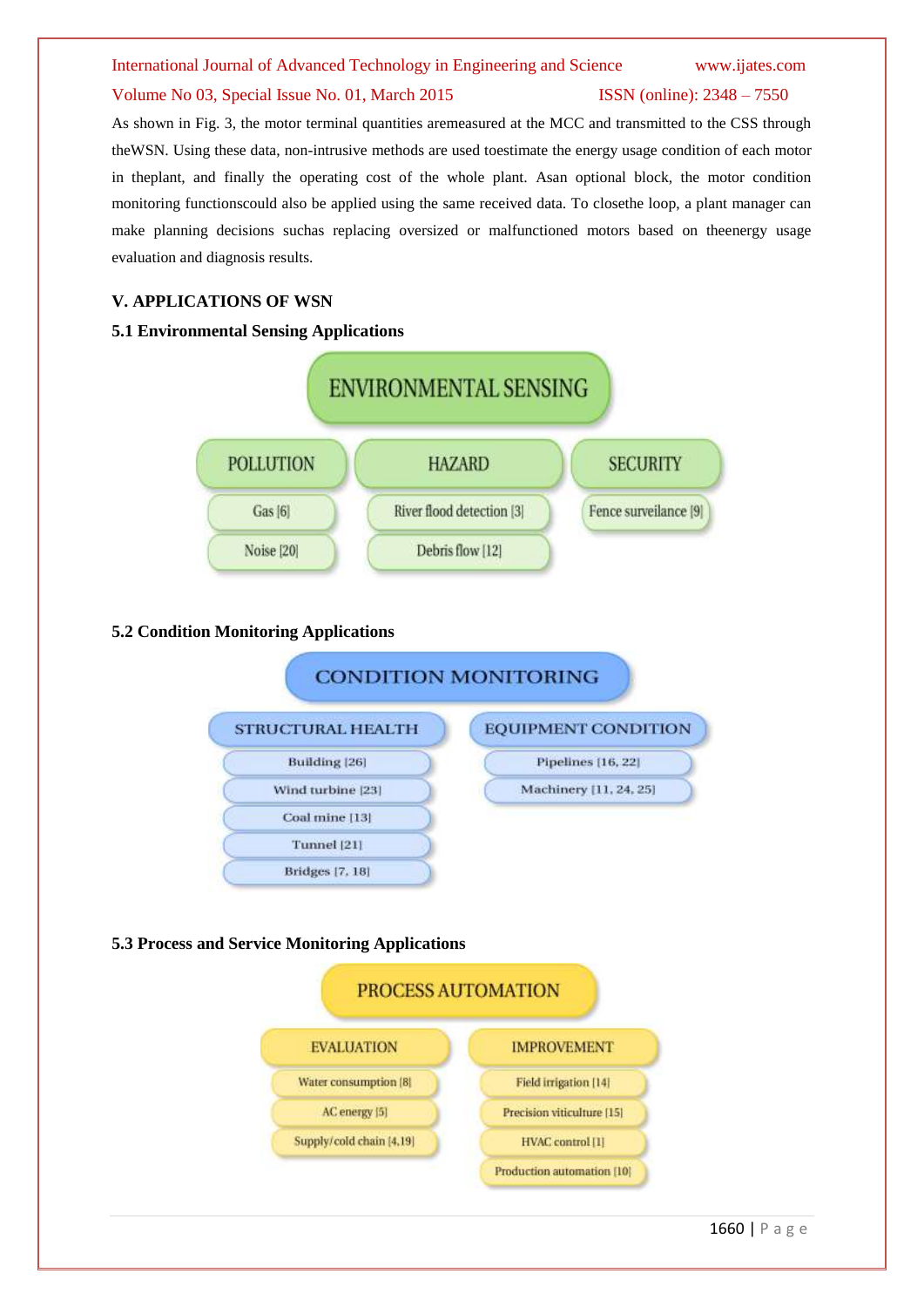International Journal of Advanced Technology in Engineering and Science www.ijates.com Volume No 03, Special Issue No. 01, March 2015 ISSN (online): 2348 – 7550 **VI. CASE STUDY**



**Fig. No. 04 Power Engineering Lab Setup**

In this case study, the laboratory setup of Power Engineering is to be automated by Wireless Sensor Networks. The setup-wise parameters to be considered are as follows-Setup Detailsi) Setup 1 – 4stroke ,3 cylinder petrol engine Induction motor=440v, 1Hp,1440rpm ii) Setup 2 – two stage single cylinder air compressor test rig Compressor- working pressure= $10\text{kg/cm}^2$ , rpm=650, Motor=2hp,1440 rpm iii) Setup 3 – Vapour compression test rig Thermocouple= type PT100 Heater= 1000W Electric supply= 230V AC, 50Hz iv) Setup 4 – single cylinder 4stroke petrol engine test rig Engine- 4stroke, power 5.5kW @ 7500 rpm The nodes

### **VII. CONCLUSION**

The IWSNs have the potential to improve productivity of industrial systems by providing greater awareness, control, and integration of business processes. Despite of the great progress on development of IWSNs, quite a few issues still need to be explored in the future. For example, an efficient deployment of IWSNs in the real world is highly dependent on the ability to devise analytical models to evaluate and predict IWSNs performance characteristics, such as communication latency and reliability and energy efficiency. However, because of the diverse industrial-application requirements and large scale of the network, several technical problems still remain to be solved in analytical IWSN models. Other open issues include optimal sensor-node deployment, localization, security, and interoperability between different IWSN manufacturers. Finally, to cope with RF interference and dynamic/varying wireless-channel conditions in industrial environments, porting a cognitive radio paradigm to a low-power industrial sensor node and developing controlling mechanisms for channel handoff is another challenging area yet to be explored.